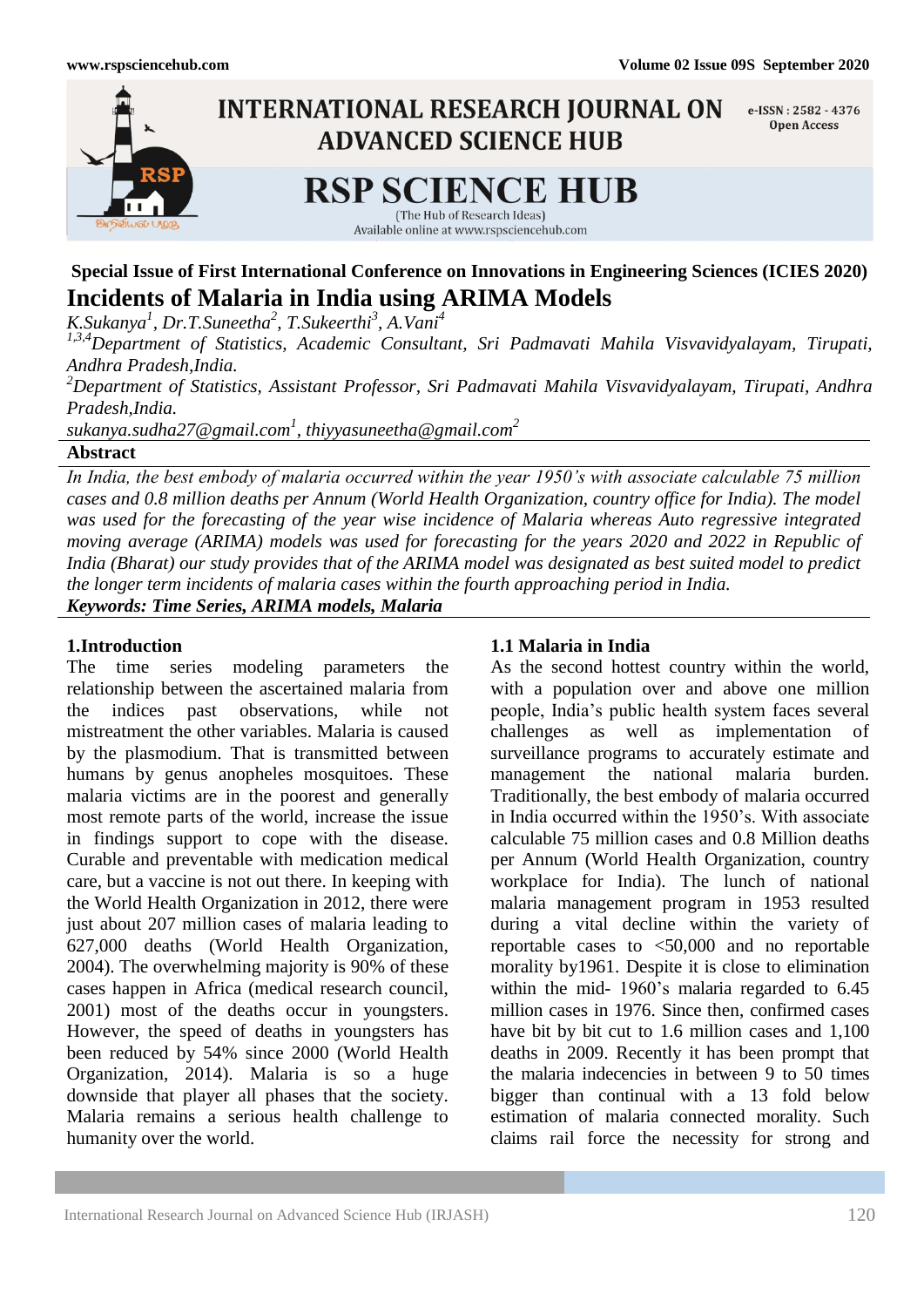comprehensive epidemiological surveillance studies across the country.[1-4]

#### **1.2. Data Collection**

This study was carried by using secondary information of malaria cases and death across very different states of India. 23 years (1997- 2017) malaria cases information was obtained from sequent annual reports of national vector borne disease management program (NVBDCP), ministry of health and family welfare, government of India and the states was obtained from national commission on population, ministry of health and family welfare (5-9).

#### **1.3. Objective**

The aim of this project is to seek out about using ARIMA models on incidents of malaria in India.

•To value forecast accuracy additionally on compare among very different ARIMAfitted to a time series.

•To notice the simplest ARIMA model is used to forecast the incidents of malaria in India

#### **2.Review of Literature**

#### **2.1.Introduction**

Malaria could be a dangerous disease. It has generally transmitted through the bite of associate infected "Anopheles mosquito" infected mosquitoes carry the "Plasmodium parasite". Once this mosquito bites you, the parasite is relaxed into your blood streams.

Once the parasites are entered into your body, they travel to measure wherever they matured. As they many days mature parasites entered the blood streams and begin to infect the used bloodcell.

In the United States, the centers for disease management prevent report 1, 700 cases of malaria annually.

Malaria is a mosquito- based infectious disease of humans associated different animals caused by protests ( a variety of microorganisms) of the genus plasmodium it begins with a bite from an insect feminine mosquito, once this bites you, the parasite is relaxed into your blood stream that in severe cases can progress two coma or death. Malaria is widespread in tropical sub-tropical regions in a broad bond around the equator , including much of sub Saharan, Africa America and Asia.

―The term Malaria originates from medieval Italian ; Mala aria - bad air" The disease was formally referred to as Ague or marsh fever, due to its association with swamps and marshal Marshland Malaria was once common in most of the Europe and north America wherever it is no longer endemic, through imported cases do occur. Within 48, 72 hours, the parasites within the red blood cells multiply, inflicting the infected cells, ensuing in symptoms that ocean aim cycles that last 2-3 days at a time. Malaria generally found in tropical and sub-tropical climates were the parasites will live. The World Health Organization states that, in 2016, there were associate calculable 216 million cases of malaria in 91 countries. In the United states the centers for disease management prevention report 1,700 cases of malaria annually.

#### **2.2.Causes of Malaria**

Malaria will occur if a mosquito infected with the plasmodium parasite bites, you they are five kinds of malaria parasites infect humans

- PlasmodiumVivax
- Plasmodiumovule
- Plasmodium malaria
- Plasmodiumfalciparum
- Plasmodium Knowlesi

Plasmodium falciparum causes an additional severe type of the disease and those who contract this type of malaria havea higher risk of death. An infected mother will conjointly be transmitted through

- An organ transplant
- A transfusion
- Use of shared needles or syringes

# **2.3.Symptoms of Malaria**

Once bitten by an infect mosquito it could take 1- 4 weeks for the disease to show. In some rare cases, the parasite could keep dormant space for as long has a year and may recur over a period of symptoms of malaria . High Fever, Headache, Muscle Pain, Severe Chillis, serious Sweating, Fatigue, Dry Cough, Loose Motions.

#### **2.4.Symptoms of Malaria**

Life cycle of plasmodium is defined in both mosquito and humans begins as follows.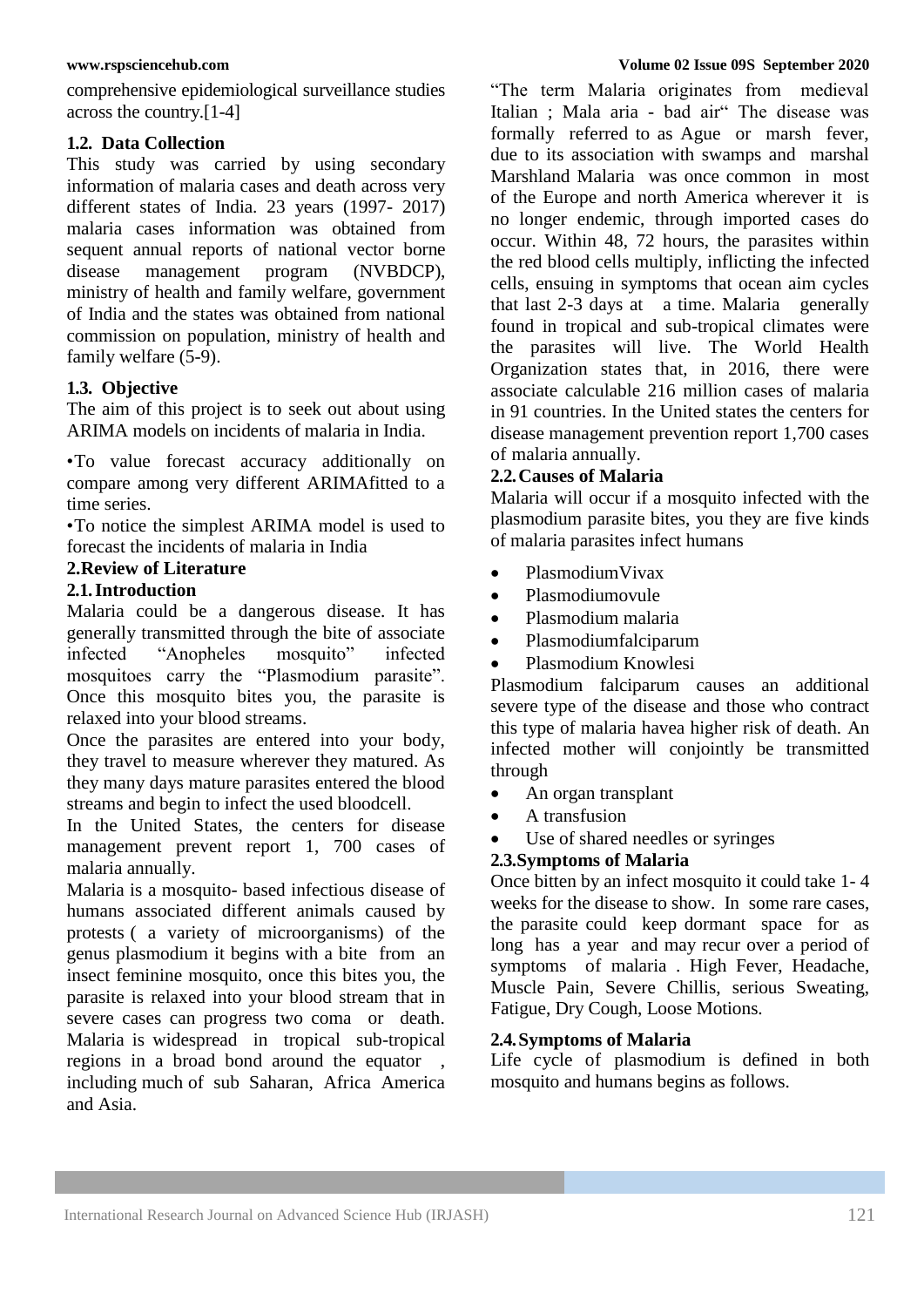

**Diagram 1: Life Cycle of Plasmodium**

#### **2.5. Symptoms of Malaria**

1945 - Insecticide properties of DDT known.

1953 - Calculated malaria cases in India-75 million calculated deaths.

1953 - Launching of national malaria management program.

1958 - 90% of malaria - launching of national educational malaria eradication program

1966 - Cases reduced to 0.1 million early 70 s revitalization of malaria

1997 - Modified discovered of operations enforced.

1984 - International Bank power-assisted increased malaria management project.

1997 - Revivification of malaria in some states.

2005 - International fund power-assisted intense malaria management project.

2006 - ACT introduced in areas showing antimalarial resistant falciparum malaria

2008 - ACT introduced to high risk covering regarding.

#### **2.6. Treatment of Malaria**

 Completetreatmentideallyonce combination of identification.

• Use of artimisinin based mostly combination medical aid for treatment of falciparum.

 Constitution of country level task force for systematic drug resistance studies and observation

• Creation of network of researchers and establishments operating on observation of drug resistance of existingantimalarial

• Monitoring of resistance to chloroquine in this might be viewed as an emergency and steps might even be taken to prolong the use of chloroquine in the treatment of malaria.[7-10]

Chemoprophylaxis policy for the tourists should be developed. Specific recommendation for utterly different endemic states of traveller attraction might even be developed and hosted on the website of the national program, policy might be updated every 2 years and review of malaria scenario in the country. World malaria day was established in 2017 by the 60 session of the world health assembly. The day was established to offer "education and understanding of malaria" and unfold data of malaria hindrance and treatment in endemic areas.

# **2.7 Malaria Control Strategies in India**

Directorate of national vector borne disease control programme (NVBDCP) is the central nodal agency for the hindrance and management of vector borne diseases together with malaria and alternative VBDs (dengue, lymphatic fulariasis, kalaazar, Japanese encephalitis and chikungunya) in India.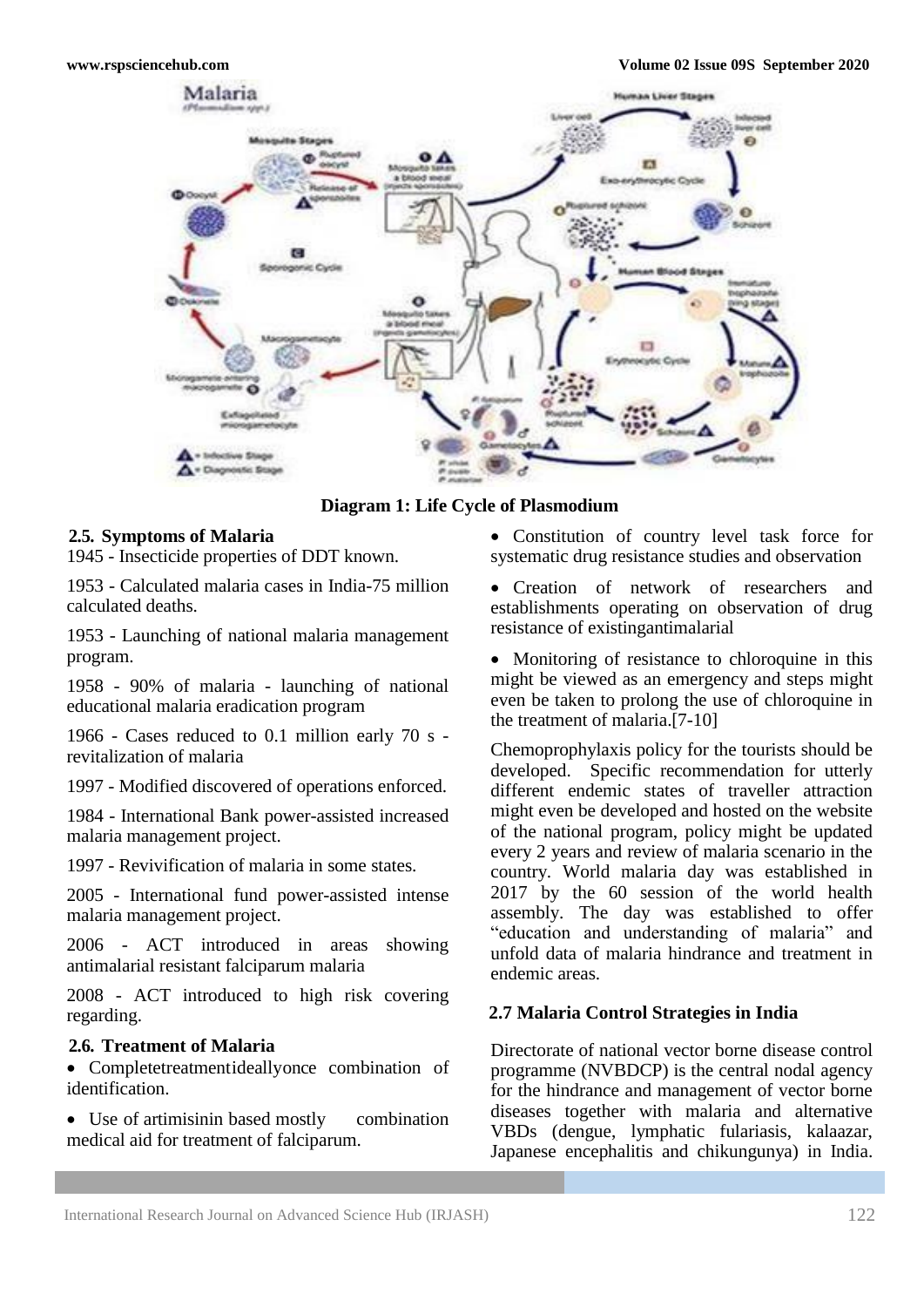The national strategic set up (NSP) has been developed by NVBDCP. Ministry of health and family welfare, government of Republic of India with the support of WHO to produce a road map for creating India malaria free by 2027. Malaria control strategies consist of:

a. Early case detection and prompt treatment (EDPT): EDPT is that the main strategy of malaria management and radical treatment is important for all the cases of malaria to forestall transmission of malaria within the community.

b.Vector control: Mosquitoes within the community is controlled with the mixture of multiple activities like chemical and biological control. Personal protecting measures against mosquito bites:

- Use of mosquito repellent creams, liquids, coils, matsetc.
- Screening of the homes with wire mesh.
- Use of bed nets pre-treated with insect powder.

 Wearing clothes that cover most area of the body. Atmosphere management and community awareness concerning detection of mosquito breeding places and their elimination, Swatch Bharat mission promotes folks to stay section clean there by elimination of breeding places for mosquitoes.

#### **2.8. Malaria Control Strategies in India**

Each malaria day focuses on a specific theme. Current the past theme embraces the following

- 2019-"Zero malaria starts with me"
- 2018- "Ready to beat malaria "
- $\bullet$  2017- "lets shut the gap"
- 2013-15 "Invest in the future: defeatmalaria"
- 2012 "Achieving progress and impact"
- 2011 "Counting malariaout"
- Malaria withoutboarders".

#### **3. Methodology 3.1 Introduction**

In the analysis, the foremost methodology relies on the statistical models and foretelling ways severally ARIMA, basic foretelling ways in which are conducted to be ready to choose the only

methodology in step with the error results of those applications.

In Statistics and econometrics, and in especially in time series analysis, an autoregressive integrated moving average (ARIMA) model may well be a generalization of an autoregressive moving average (ARMA) model. Every of these models are fitted to time series knowledge either to higher understand the information or to predict future points among the series (forecasting). ARIMA models are applied in some cases wherever knowledge show proof of non-stationary, wherever an initial differencing step (corresponding to the "integrated" a neighborhood of the model) is applied one or tons of times to eliminate the nonstationary. The AR a part of ARIMA indicates that the evolving variable of interest is regressed on its own lagged values. The NA part indicates that the regression error is essentially a linear combination<br>of error terms whose values occurred of error terms whose values occurred contemporaneously and at various times among the past. The I (for "integrated") indicate that the knowledge values are replaced with the excellence between their values and the previous values. The aim of each of this option is to make the model match the knowledge additionally asattainable. World Non-seasonal ARIMA models are typically denoted ARIM (p, d, q) where parameters p, d and q are non-negative integers, p is that the order(no of your time lags) of the autoregressive model, d is that the degree of differencing , and q is that the order of the moving average model. Seasonal ARIMA models sometimes denoted ARIMA (p, d, q) (P, D, Q) m, wherever m refers to the no's of periods in every season, and the upper case p, d, q refer to the autoregressive, differencing and moving average terms for seasonal a part of the ARIMA mode.

#### **3.2. Autoregressive Integrated Moving Average Models (ARIMA)**

ARIMA indicates that the Autoregressive Blended Moving Average is generally referred to as the Box-Jenkins Model. George Box and Gwilym Jenkins created the model for time series data (North Dakota State University). Univariate ARIMA can be a way topredict, referring only to its own sequence, when predicting (Morisson, n.d.). In order to be able to perform ARIMA time series analysis data, a minimum of 40 observation points should be included (Morisson, n.d.).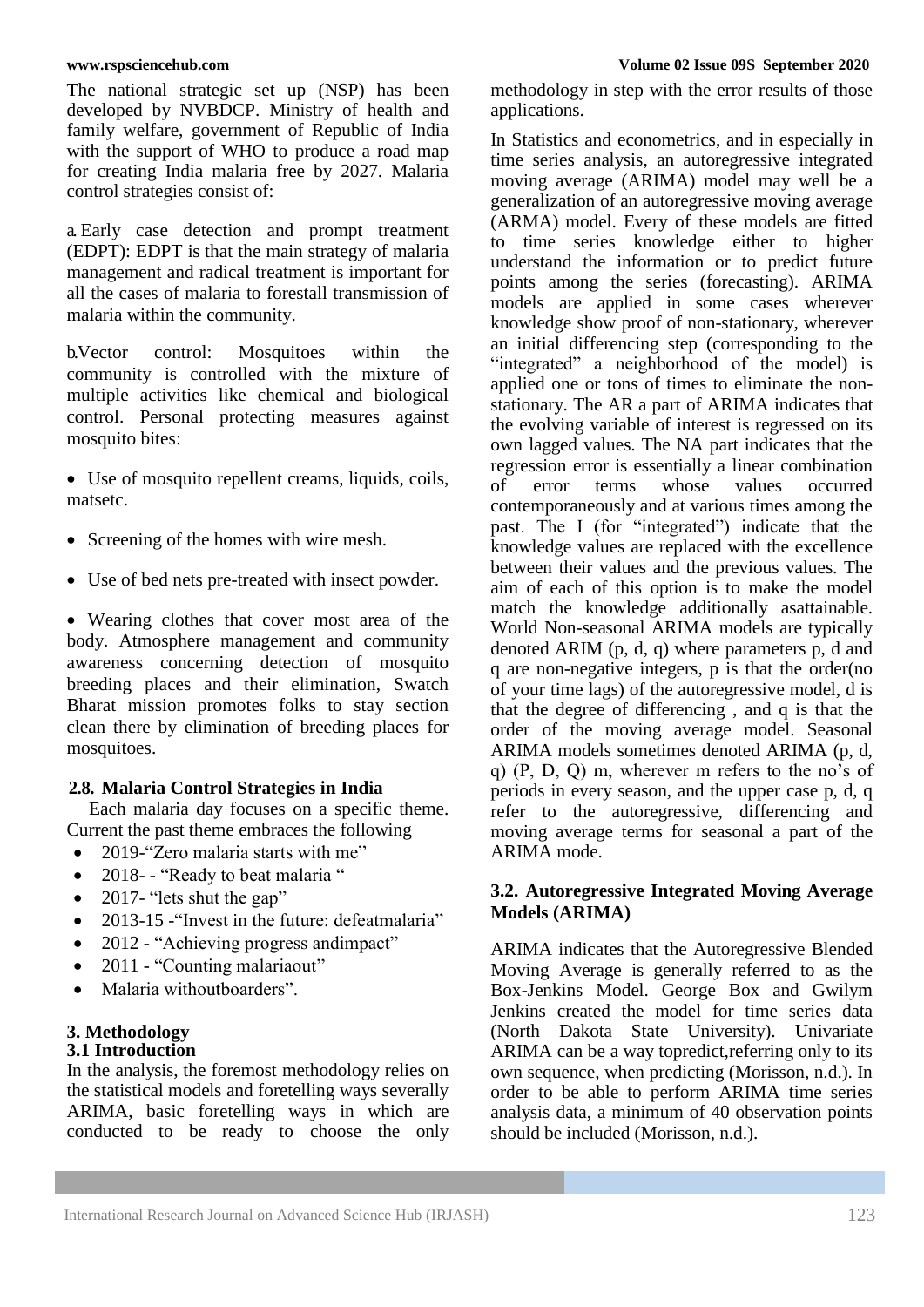First, whether it is stationary or non-stationary, time series information that can be analyzed by ARIMA must be forced to be evaluated. Time series data should be stationary in order to be able to perform ARIMA, unless it is appropriate to implement different processes, which can be clarified in the following paragraph. Stationary means that the characteristics of a time series do not trust the time at which the series is produced (Otexts,2017).

In addition, the variation in time series data should be constant over time. The information shown in table one below, for example, is not stationary. Therefore, it shows a rise over time that visually demonstrates that time depends on data. Generally, the data is generally not stationary if there is a trend shifting the shift in data (Morisson,n.d.).

In fact, the precise opposite is shown in table two. There is no connection between the data and time and it varies haphazardly. Because of the figures because of the difficulties of the season, get extra dramatic and stationary information, stationary data mostly has stationary movement in most cases in a graph of seasonal information. However, once information from time series is not stationary, distinction technique is typically applied to stationary the current information. In fact, the technique of excellence is the act of subtracting an observation from the previous one to look at the excellence of recent and previous observations. For all findings, until subtracting is over.

Instead of time series details itself, the difference in time series data is used. Further applying the technique of excellence, if distinction information remains not stationary, a second distinction can be applied, and implying that in order to obtain stationary information, the distinction of the primary variations should be measured. Within the following equations, the main and hence, the second distinction technique shown is always shown:

 $Dt = xt - xt-1$ 

$$
Dt = (xt - xt - 1) - (xt - 1 - xt - 2)
$$

Another theoretical input, very important for ARIMA is that the beginning of autocorrelations, that represents the degree of resemblance between a given time series and a lagged style of itself over its timeintervals.

#### **www.rspsciencehub.com Volume 02 Issue 09S September 2020**

Lags are the number of periods (Morisson, n.d.) isolated from the observation. For instance, an autocorrelation at the primary lag calculates, but over time, the knowledge of the series is linked to any distinct one. For the time series analysis, autocorrelations are important to understand, especially for ARIMA, because of which the dependency of information on itself is seen and thus the dependency of the method changes over time with lags to itself.

Moreover, the components of it should be unwritten to be able to interpret ARIMA. unwritten to be able to Therefore, ARIMA has two components: Autoregressive models and Moving Average models.

# **3.3Autoregressive Models (AR)**

Any Xt observations can be clarified by adding the error variable, that is Et (Morisson, n.d.), to different operations of its previous observation Xt-1. This therefore means that with Xt-1 and all the other necessary constants and figures, which are derived from time series; it is possible to predict the Xt value. A way to achieve these statistics by the use of the application of opinions is described in a very completely different section of the methodology. The effective equation is to bring the analysis of the AR time series into a formula (the equation is taken from Jeff Morisson's onlinesource):

 $Xt = A1 * Xt-1 + Et Where,$ 

 $Xt =$  time series under examination

A1= the autoregressive constraint of order one

 $Xt-1$  = the time series lagged one period  $Et$  = the

error phrase of the model

As mentioned constants and their figures like

A1 and Et would be obtained from Views. Moreover, the ways are explained in one in all the next sections. Returning to the equation higher than, it shows an AR technique with one lagthat means it is merely analyzing the time series based on the previous series of observation. Thus, it is an AR1 technique. An AR2 technique with second lag would be as shown below: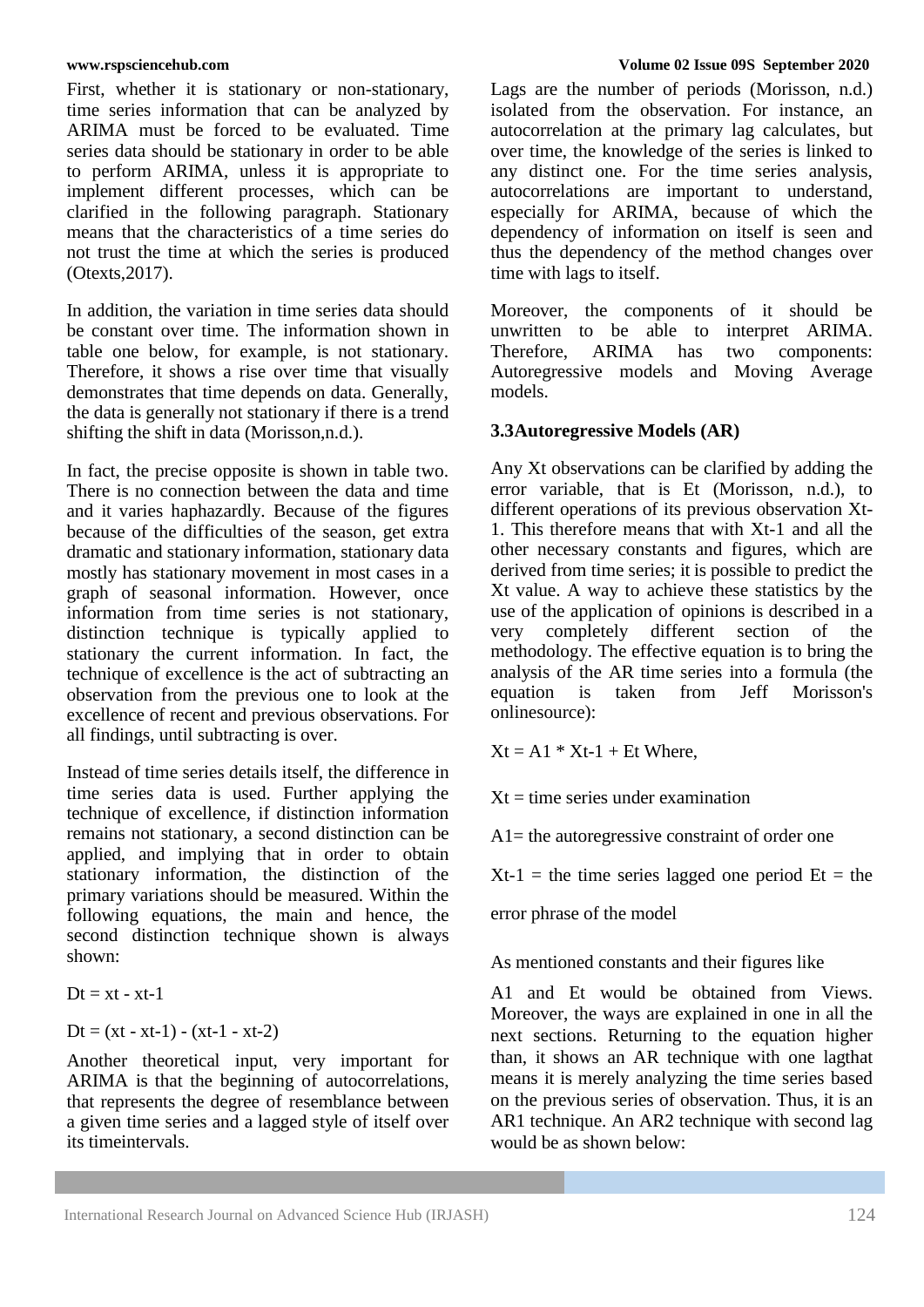$Xt = A1 * Xt-1 + A2 * Xt-2 + Et$ 

(Morisson, n.d.)

With the equation above a forecast with 2 lags can be conducted, which means the Xt value is depending on previous 2 observations, Xt-1, Xt-2. Next section will justify the Moving averages part which is second part of ARIMA models.

# **3.4. Moving Average (MA)**

Second part of ARIMA technique is moving average models. The excellence between the autoregressive model and the moving average model is that the moving average model puts further concentrate on error constant of the preceding observations or also named as previous lags. For example, in Moving Averages model in its place of Xt-1, Xt-2, Xt-3, it evaluates the error constants like, E t-1, E t-2, and E t-3.

An example of a moving average equation is shown below:

 $X t = - B1 * E t - 1 + Et$ 

B1 is an MA of order one, as the equation on top indicates, and it is multiplied by the error term of lag

1. Therefore, this is the expected future value in line with the moving averages model Xt, usually depending on the term of error. With constant logic, it will be an equation with twolags:

 $Xt = -B2 * Et-2 - B1 * Et-1 + Et$ 

# **3.5 ARIMA**

The thesis currently moves on to the mixed model, which is ARIMA (Box-Jenkins), as every model is known.In order to conducta seriesof accurate forecasts, ARIMA primarily mixes every equation. A model can accept two AR terms in ARIMA, which can be seen as ARIMA of order  $(1, 0, 0)$ , or a model can accept 2 MA terms, which can be shown as ARIMA of order (0, 0, 1) in ARIMA. Another example of an ARIMA model could be an ARIMA model order of (1, 1, 1) that could define the AR term of one order, the initial distinction of the analyzed time series data and the first-order MA term of the analyzed time series data and the initial order MA term. In addition, the equations are

generated with ARIMA orders and thus the excellence is reliable.

In the ARIMA model, the key problem is choosing the lags and judging increasing combination will be the easiest for the time series data we have. However, there is not always a regular solution to this problem and there is no correct model. After all, itcontinually depends on the degree of excellence, ARIMA's lags, and the abundance of combinations that come-at-able. Therefore, there is no correct model as stated, but the simplest fit from the models' choiceoptions.

In short, the ARIMA model's expectations and wishes are firstly stationary, then application of differentiation if there is no stationary, secondly constant variance over time, last classification of autoregressive model lags and moving average models. The tests in view are applied for the competence of stationary and hence the number of lags, the lags are chosen in line with the results of those tests.

#### **3.6About SPSS**

The SPSS (Social Science Statistical Package) can be a versatile and open software designed to perform a range of statistical procedures. During a sort of disciplines, SPSS code is commonly used and is out there among the University of Australian state from all personal computer equipment.

It should be remembered that SPSS is not the only statistical software-there are more than a few others that you may come across if you are pursuing a career that needs details to be found out. STATA and SAS (and there are many others) are included in a variety of other more popular statistical sets.

For this session, but on SPSS, the key goal is. Once you open SPSS on our laptop at the beginning, you should see something that looks familiar. Mechanically, SPSS assumes that you simply need to open an accessible file, and opens a dialogue box immediately to ask which file you would like to open. If we choose to open a file, it will make it easier to access the GUI and windows in the SPSS.

#### **3.7Modeling Methods**

The available modelling methods are:

**Expert Modeller:** For each dependent sequence, the Expert Modeller eventually finds the best-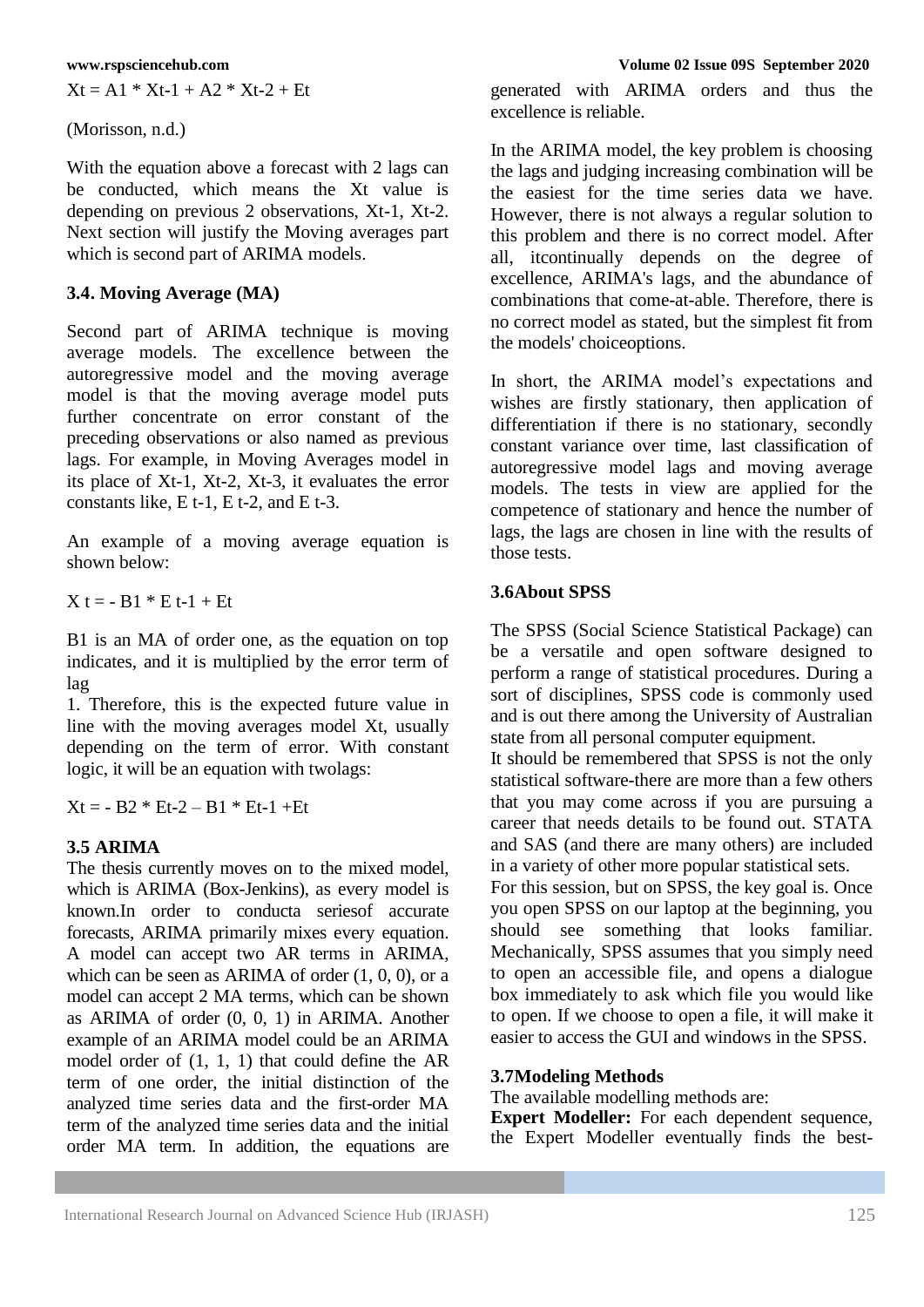fitting model. If freelance (predictor) variables are listed, the Expert Modeller selects those who have a statistically significant relationship with the dependent series for incorporation into ARIMA models. Wherever possible, model variables are transformed by differentiation and/or a square root or natural log transformation. The Professional Modeller finds both exponential smoothing models and ARIMA models by design. You can, but restrict the expert modeller to only searching for ARIMAmodels.

**ARIMA:** To specify a custom ARIMA model, use this option. Because of the degree of distinction, autoregressive and moving average orders are expressly defined. For any or all of them, you can accept freelance (predictor) variables and definition transition functions. You may jointly specify automatic outlier detection or specify a defined set of outliers.

**Estimation and Forecast Periods:** The cycle of estimation determines the set of cases that will not determine the model. By default, all cases within the working dataset are included in the estimation period. To set the estimation length, select the time or case range supported in the desired case window. The estimate duration used by the procedure may vary by dependent variable, depending on the information provided, and thus differ from the value displayed. The true estimation period is the period left for a given dependent variable when all contiguous missing values of the variable occurring at the beginning or end of the specified estimation period are excluded.

**Forecast Period:** The forecast period begins at the primary case after the estimation period, and by default goes through to the last case inside the active dataset. You will set the tip of the forecast period from the alternatives tab.

# **Specifying Options for the Expert Modeller**

The Expert Modeller provides choices for qualified the set of candidate models, specifying the usage of outliers, and as event variables.

# **Model Selection and Event Specification**

The Model tab permits you to specify the categories of models thought-about by the Expert Modeller and to specify event variables.

**Model Type:** The subsequent options are available:

- **All models.** The Expert Modeler considers every ARIMA and exponential smoothing models.
- **Exponential smoothing models only.** The Expert Modeler only considers exponential smoothing models.
- **ARIMA models only.** The Expert Modeler only considers ARIMAmodels.

# **3.8 Model Specification for ARIMA Models**

The Model tab permits you to specify the structure of a custom ARIMA model.

**ARIMA Orders:** In the corresponding cells of the structure grid, enter values for the different ARIMA components of your model. All values should have non-negative integer values. The value reflects the primary order for autoregressive and moving average components. All positive lower orders inside the model are enclosed. As an example, if you state two, orders two and one are included in the model. For the active dataset, cells inside the seasonal column are only allowed if a periodicity has been outlined.

**Autoregressive (p):** The number of autoregressive commands within the model. Autoregressive orders state that current values are typically predicted by previous values from the sequence. As an example, an autoregressive order of two specifies that this value will not be predicted by the value of the sequence of two times in the past.

**Difference (d):** The order of differentiation applied to the series prior to model estimation is defined. When trends are present, differentiation is necessary (series with trends are usually nonstationary and ARIMA modelling assumes stationary) and is used to get rid of their effect. The order of differentiation corresponds to the degree of series trend — linear trend accounts of first-order differentiation accounts, quadratic trend accounts of second-order differentiation accounts, etc.

**Moving Average (q):** Within the model, the number of moving average orders. However, moving average orders specify deviations from the mean series for previous values that are not supposed to forecast current values. For example, one and two moving- average orders state that deviations from the mean of the series from each of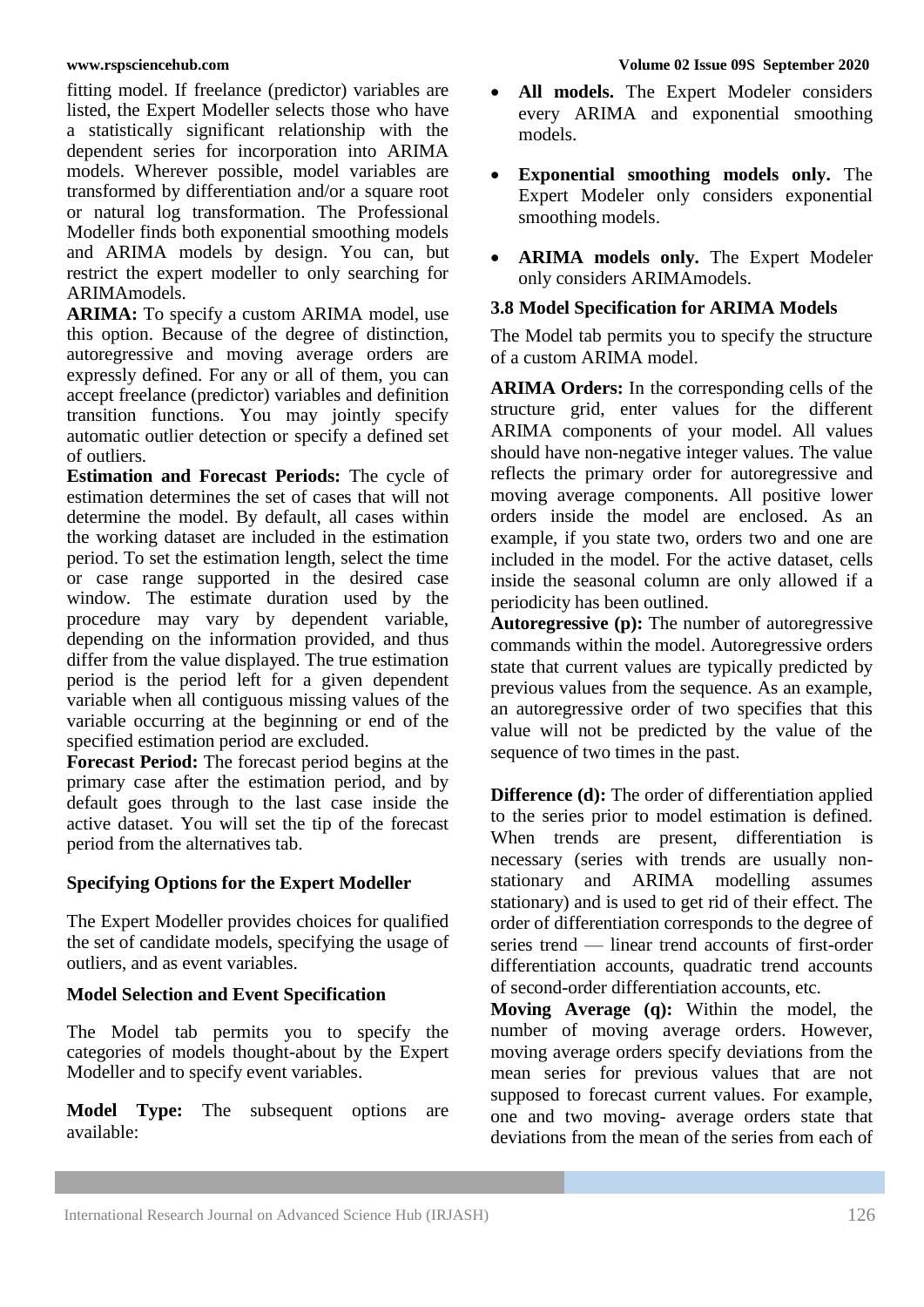the lasttwo times are thought-about until the series' present values are expected.

#### **Statistics and Forecast Tables:-**

The Statistics tab offers options for showing tables of the outcomes of modelling.

**Display fit measures, Ljung-Box statistic, and number of outliers by model:** Select (check) this function to display a table containing the selected fit measurements, the value of the Ljung-Box, and thus the number of outliers for each calculable model.

**Fit Measures:** For each calculable model, you will be ready to select one or several of the next for inclusion within the table containing fit measures:

- Stationary-square
- R-square
- Root mean sq.error
- Mean absolute percentage error
- Mean absolute error
- Maximum absolute percentage error
- Maximum absolute error
- Normalized BIC

**Statistics for Comparing Models:** Tables containing statistics calculated across all estimated models are shown by this cluster of choice controls. A separate table is created by any option. You will be ready to select one of the following choices, or a lot of them:

Goodness of Fit:

#### **Table of outline statistics and percentiles for stationary R-square, R-square, root**

mean square error, mean absolute percentage error, mean absolute error, maximum absolute percentage error, maximum absolute error, and normalized Bayesian data Criterion.

**Residual Autocorrelation Function (ACF):**  Table of outline statistics and percentiles for Autocorrelations of the residuals across all calculable models.

**Residual Partial Autocorrelation Function (PACF):** Table of outline statistics and percentiles for partial autocorrelations of the residuals across all calculable models.

**Statistics for Individual Models:** This cluster of choice controls show of tables containing elaborated data for every estimated model. Every choice generates a separate table. You will be ready to choose one or many of the subsequent options:

#### **www.rspsciencehub.com Volume 02 Issue 09S September 2020**

**Parameter Estimates:** For each approximate model, a table of parameter estimates is shown. For Exponential Smoothing and ARIMA models, separate tables are shown. If there are outliers, parameter estimates for them are also shown in a separate table.

**Residual Autocorrelation Function** (ACF): For each approximate model, it shows a table of residual autocorrelations by lag. Boldness intervals for the autocorrelations are included in the table.

**Residual Partial Autocorrelation Function**  (PACF): For each approximate model, a table of residual partial autocorrelations by lag is shown. The table contains the intervals of arrogance for the partial autocorrelations.

**Display Forecasts:** Displays a table of model forecasts and confidence intervals for every estimated model. The forecast period is about from the alternatives tab.

**Plots:** The Plots tab provides decisions for displaying plots of the modelling results. Plots for examination Models, this cluster of decisions controls show of plots containing statistics calculated across all denumerable models. Every selection generates a separate plot. You will be able to opt for one or lot of the nextoptions:

- Stationary-squares
- R-square
- Root mean sq.error
- Mean absolute percentage error
- Mean absolute error
- Maximum absolute percentage error
- Maximum absolute error
- Normalized BIC

•Residual autocorrelation function(ACF)

Plots for Individual Models series, opt for (check) this feature to urge plots of the expected values for each calculable model. You will select one or a lot of the next for inclusion at intervals theplot:

- **Observed values:** The determined values of the dependent series.
- **Forecasts:** The model expected values for the forecast period.
- **Fit values:** The model predicted values for the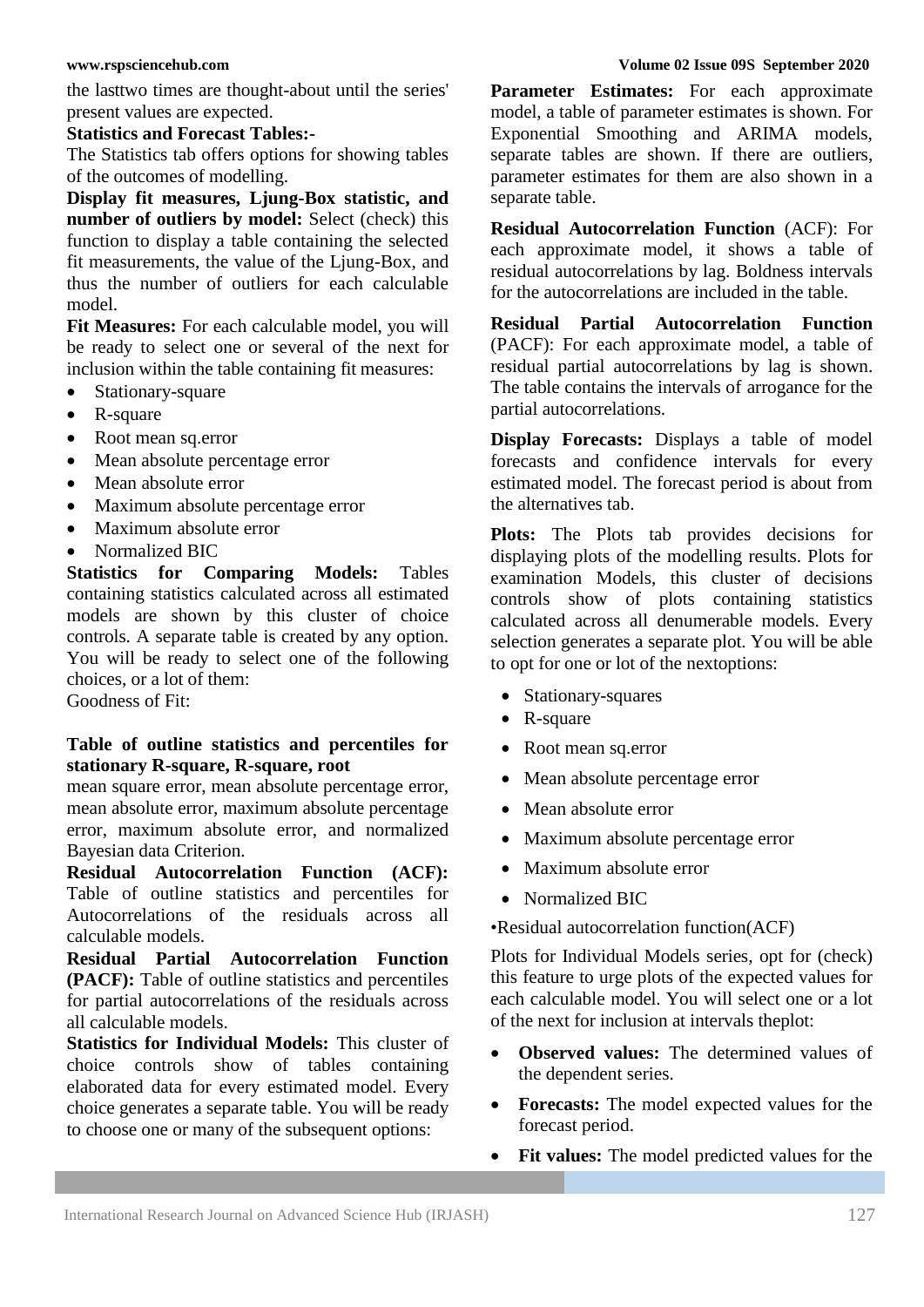estimation period. Solutions require knowledge of different scientific fields, such as analytical methods, differential equations, and stochastic. Very often, the faculty and students interact directly with experimentalists to see the results of their research.

- **Confidence intervals for forecasts:** The boldness intervals for the forecast period.
- **Confidence intervals for fit values:** The arrogance intervals for the estimation period.

**Residual Autocorrelation Function (ACF):**  Displays a plot of residual autocorrelations for every calculable model.

**Residual Partial Autocorrelation Function (PACF):** Displays a plot of residual partial autocorrelations for every estimated model. . The table includes the arrogance intervals for the partial autocorrelations.

**Display forecasts:** Shows a table of model forecasts and confidence intervals for every estimated model. The forecast period is concerning from the alternatives tab. Plots tab provides selection for displaying plots of the modelling results.

#### **3.9ARIMA Model in SPSS**

This suggests estimating an ARIMA (0, 1, 1) model. To estimate an ARIMA model in SPSS, follow the menus

Analyze  $\rightarrow$  Forecasting  $\rightarrow$  Create Traditional Models

This opens the panel of the Time Series Modeller.

The malaria cases variable, called malaria cases, is first recognized in the variable list on the left side of the window. "Opt for it and use the top arrow to transfer it to the" Based Variables: "window. Next, there is a" Process "button in the middle of the screen. It would possibly reveal the default "Expert Modeller". Click the button and instead opt for "ARIMA." Another button labelled "Criteria ..." opts for the button right next to it and another window will open, called Time Series Modeller: ARIMA Criteria. The middle of this box has what looks like a small table with rows labelled "Autoregressive (p)", "Difference (d)" and "Changing Average (q)." You will see zeros by

default under the heading "No Seasonal." You would like to change the auto-regressive (p) entries from zeros to at least one to approximate an ARIMA (1, 0, 0) prototype. Just click and enter the number '1' for each one in the box. When you have completed, click the continue button within the lower right-hand corner.

You will return to the Time Series Modeller panel once you have done with the Time Series Modeller: ARIMA requirements panel and press proceed. You can see that the model form is set to ARIMA (1, 0, 0) under the button where you pick the strategy to be ARIMA. Next, near the top of the Time Series Modeler dialogue box, press the Statistics tab. Make sure that the check box next to the "Show fit steps, Ljung-Box statistics, and number of outliers by standard" label is checked at the top left. Under the heading "Fit Steps," check the boxes next to "Stationary R sq." and "R square." Because we only estimate one model, under the heading "Statistics for Comparing Models" you can uncheck the box next to "Goodness of fit," shows what this window might look like when you are finished. Statistics window in the SPSS Modeller Time Series row. You should click OK to estimate the model once you have done doing this. Executing this process will produce results that include two tables and one plot. Model explanation and model results from estimating the ARIMA (1, 0, 0) model for this instance in SPSS..

# **4. Empirical Work.**

# **4.1The SPSS Procedure**

To create an ARIMA model of a single time series, you initially got to produce an autocorrelation function (ACF) and a partial autocorrelation function (PACF) for the time series variable and also the process for doing thus is represented carefully within the SAGE Research Methods Datasets example for time series ACFs and PACFs. The model ACF and PACF functions of original information seem to suggest that the data follow ARIMA processes. The failure of the correlations in Figure 1 to converge to zero indicates that the time series is non-stationary and may be differenced.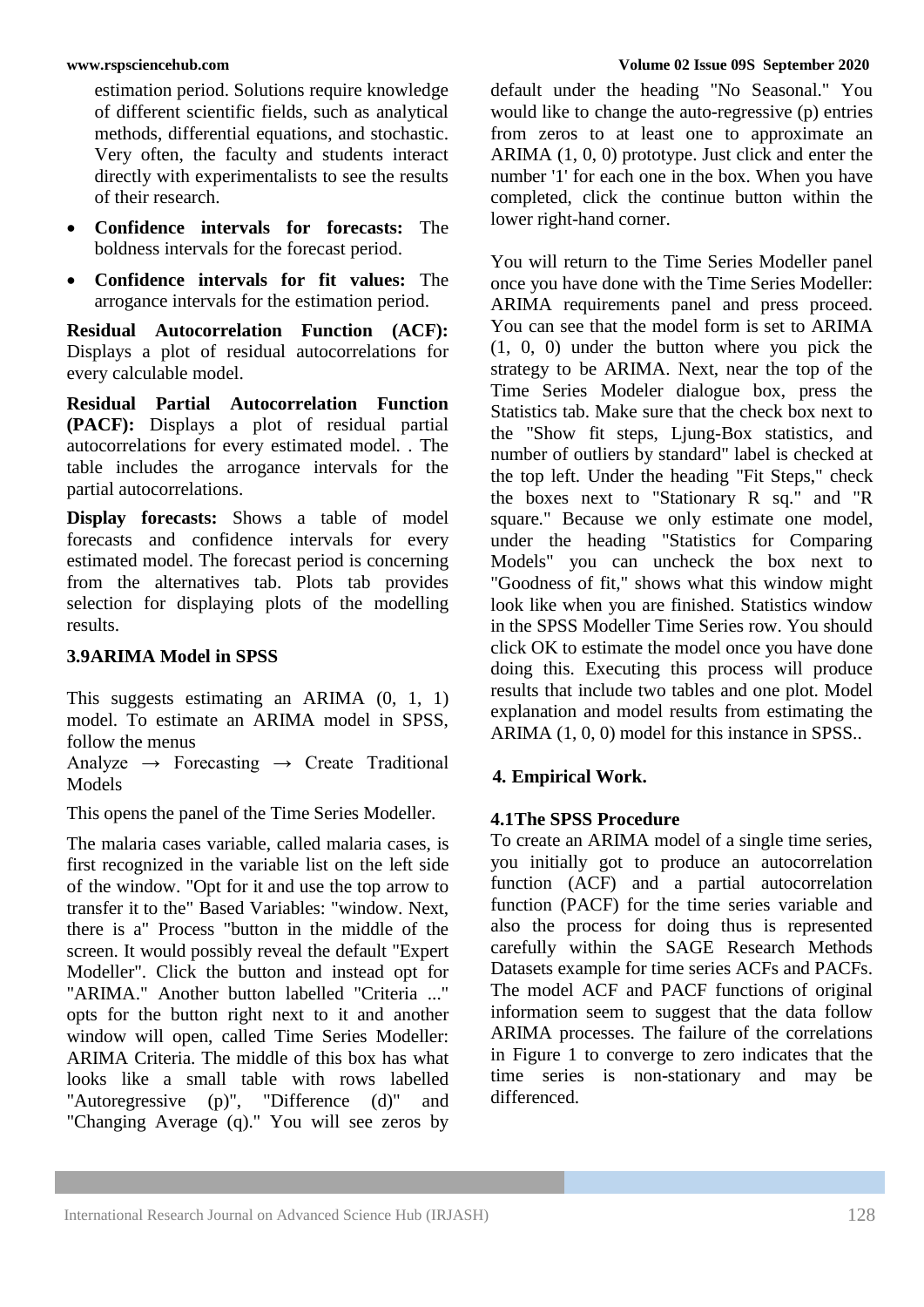| <b>Autocorrelations</b>      |                 |                |                     |                |       |
|------------------------------|-----------------|----------------|---------------------|----------------|-------|
| <b>Series: Malaria cases</b> |                 |                |                     |                |       |
| Lag                          | Autocorrelation | Std.<br>Errora | Box-Ljung Statistic |                |       |
|                              |                 |                | Value               | df             | Sig.b |
| $\mathbf{1}$                 | $-.437$         | .199           | 4.794               | $\mathbf{1}$   | .029  |
| $\overline{2}$               | $-.138$         | .195           | 5.299               | $\overline{2}$ | .071  |
| 3                            | $.107\,$        | .190           | 5.617               | 3              | .132  |
| $\overline{4}$               | .005            | .185           | 5.618               | $\overline{4}$ | .230  |
| 5                            | .111            | .179           | 5.999               | 5              | .306  |
| 6                            | $-.149$         | .174           | 6.731               | 6              | .346  |
| $\tau$                       | $-.028$         | .169           | 6.759               | $\overline{7}$ | .454  |
| 8                            | $-.038$         | .163           | 6.812               | 8              | .557  |
| 9                            | .143            | .157           | 7.638               | 9              | .571  |
| 10                           | $-.069$         | .151           | 7.848               | 10             | .644  |
| 11                           | .025            | .144           | 7.877               | 11             | .724  |
| 12                           | $-.113$         | .138           | 8.552               | 12             | .741  |
| 13                           | .036            | .131           | 8.629               | 13             | .800  |
| 14                           | .141            | .123           | 9.942               | 14             | .766  |
| 15                           | $-.081$         | .115           | 10.441              | 15             | .791  |
| 16                           | .079            | .107           | 10.995              | 16             | .810  |

#### **Table 1: ACF for Incidence of Malaria in India**

a. The underlying process assumed is independence (white noise).

| b. Based on the asymptotic chi-square approximation. |  |
|------------------------------------------------------|--|
|------------------------------------------------------|--|



**Chart 1: ACF for malaria cases in India**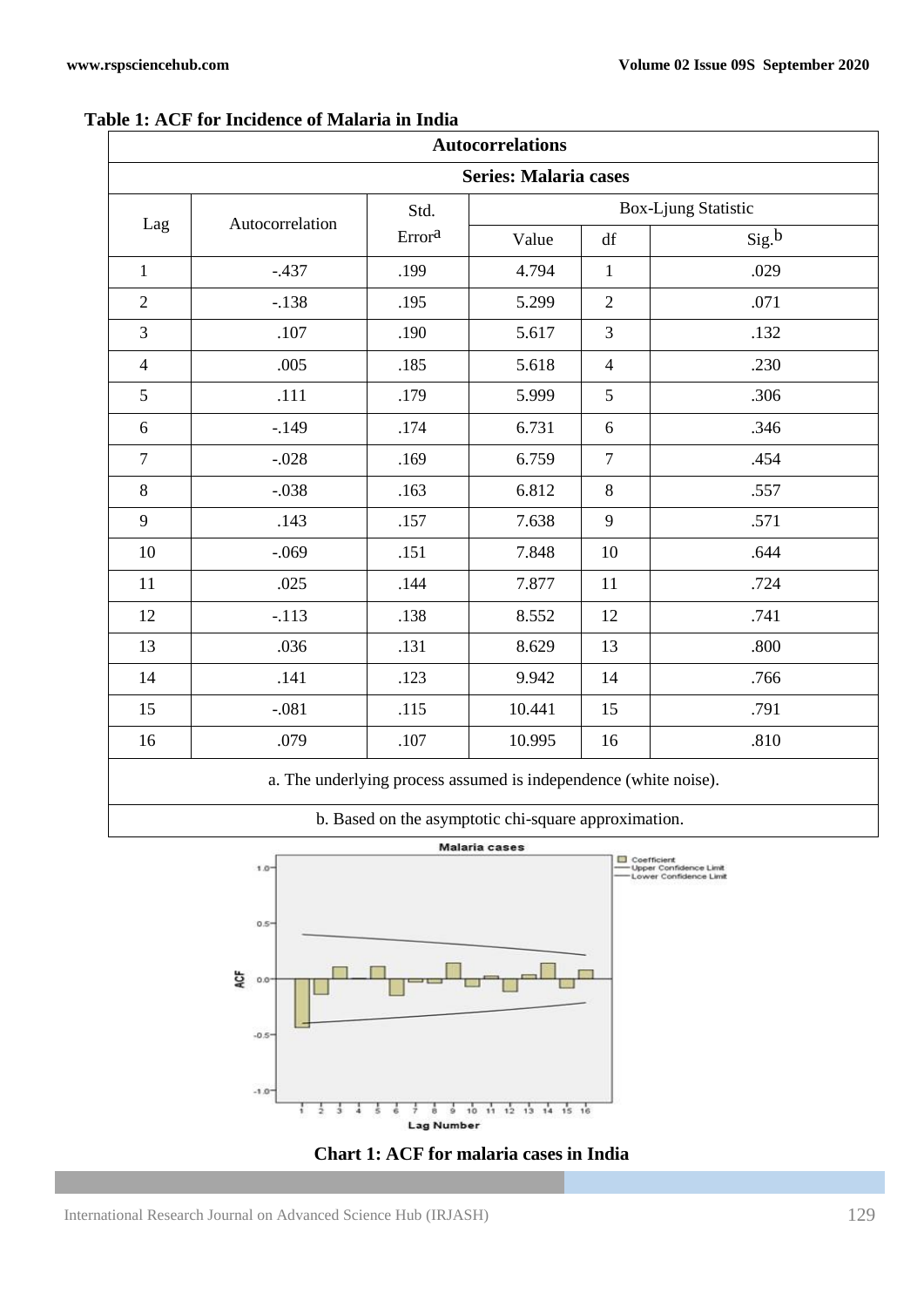| $1.0010 = 1.1101 101 1.00000 1.0000 1.00000$<br><b>Partial Autocorrelations</b> |                            |               |  |
|---------------------------------------------------------------------------------|----------------------------|---------------|--|
| Series: Malaria cases                                                           |                            |               |  |
| Lag                                                                             | Partial<br>Autocorrelation | Std.<br>Error |  |
| $\mathbf{1}$                                                                    | $-.437$                    | .213          |  |
| $\overline{2}$                                                                  | $-.407$                    | .213          |  |
| 3                                                                               | $-.230$                    | .213          |  |
| $\overline{4}$                                                                  | $-.149$                    | .213          |  |
| 5                                                                               | .112                       | .213          |  |
| 6                                                                               | .004                       | .213          |  |
| $\tau$                                                                          | $-.072$                    | .213          |  |
| 8                                                                               | $-.261$                    | .213          |  |
| 9                                                                               | $-.099$                    | .213          |  |
| 10                                                                              | $-.103$                    | .213          |  |
| 11                                                                              | .087                       | .213          |  |
| 12                                                                              | $-.095$                    | .213          |  |
| 13                                                                              | $-.143$                    | .213          |  |
| 14                                                                              | $-.071$                    | .213          |  |
| 15                                                                              | $-.003$                    | .213          |  |
| 16                                                                              | .218                       | .213          |  |

| Table 2: PACF for Malaria Cases in India. |  |
|-------------------------------------------|--|
|-------------------------------------------|--|



**Chart 2: PACF for malaria cases in India**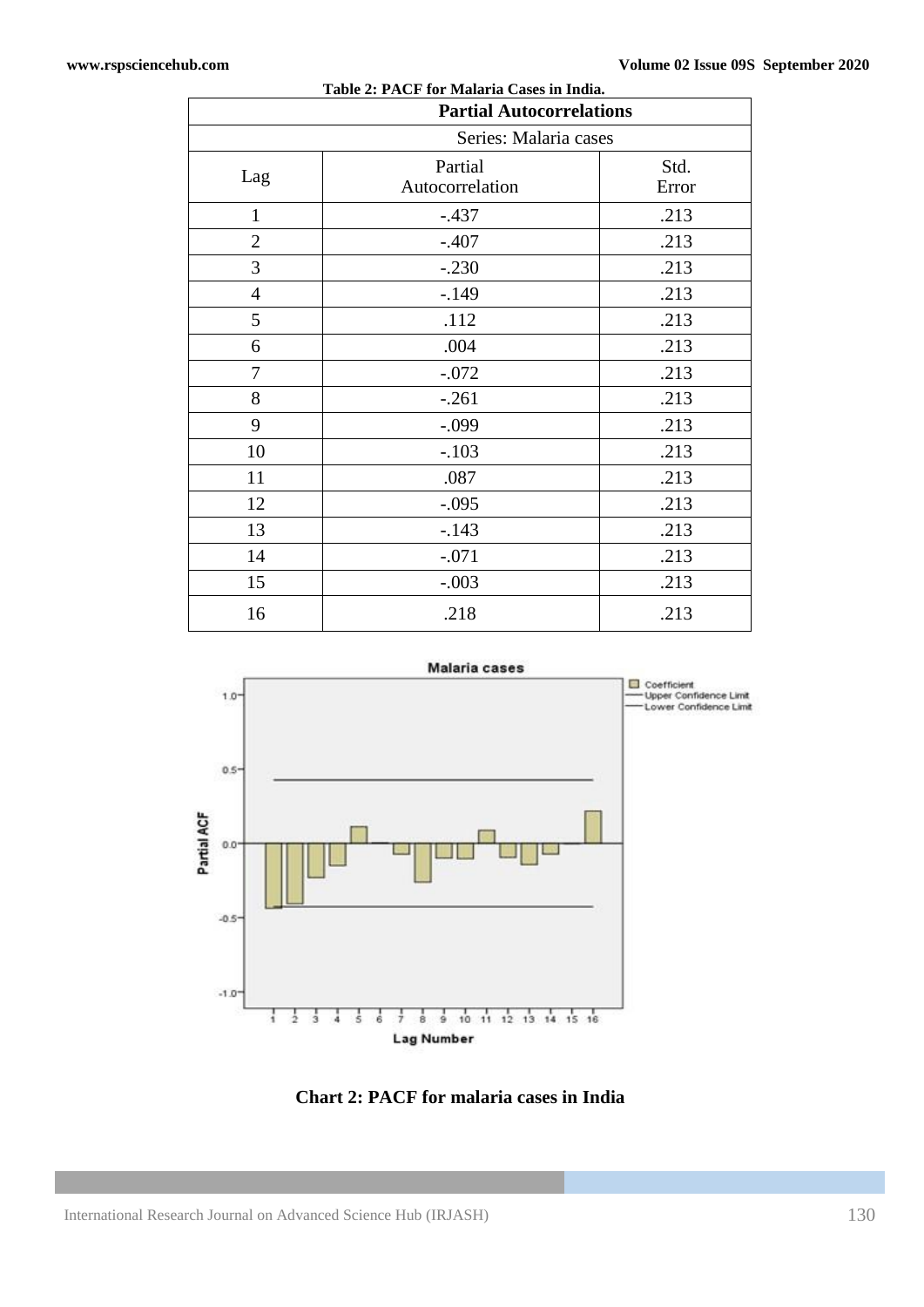Shows a moderately large negative spike at the initial lag followed by correlations that bounce around between being positive and negative and each one of are either not statistically vital or just barely cross the verge of statistical significance



**Chart 3: ARIMA model parameters for malaria**

The first table identifies the variable utilized throughout this analysis and that the model calculable was an ARIMA (1, 0, 0) model. The second table reports the stationary R-squared of 0.753 and therefore the R-squared of 0.753. It additionally reports the worth of the Ljung–Box Q statistic (16.262), its associated degrees of freedom (17), and its associated level of statistical significance (0.505). This, collective with the Ljung-Box Q statistic, suggests that the ARIMA (1, 0, 0) model suitably modeled the dynamics for this time series

#### **4.1 Model Validation:**

Several models were created and among many

models, the simplest appropriate designated supported 3 measures, notably normalized baysiean information criteria (BIC) mean absolute percentage error (MAPE) and stationary Rsquared. Whereas, worth (lower price) is that the MAPE price where performed, the consecutive worth of stationary square suggests an even bigger proportion of variance of the variable explained by the right model.. After careful examination, it's apparent that the mean absolute error percentage is least i.e. MAPE =  $9.150$ , in the model ARIMA  $(1,$ 1, 1). The model ARIMA (1, 1, 1) was the foremost appropriate prophetic model in our study.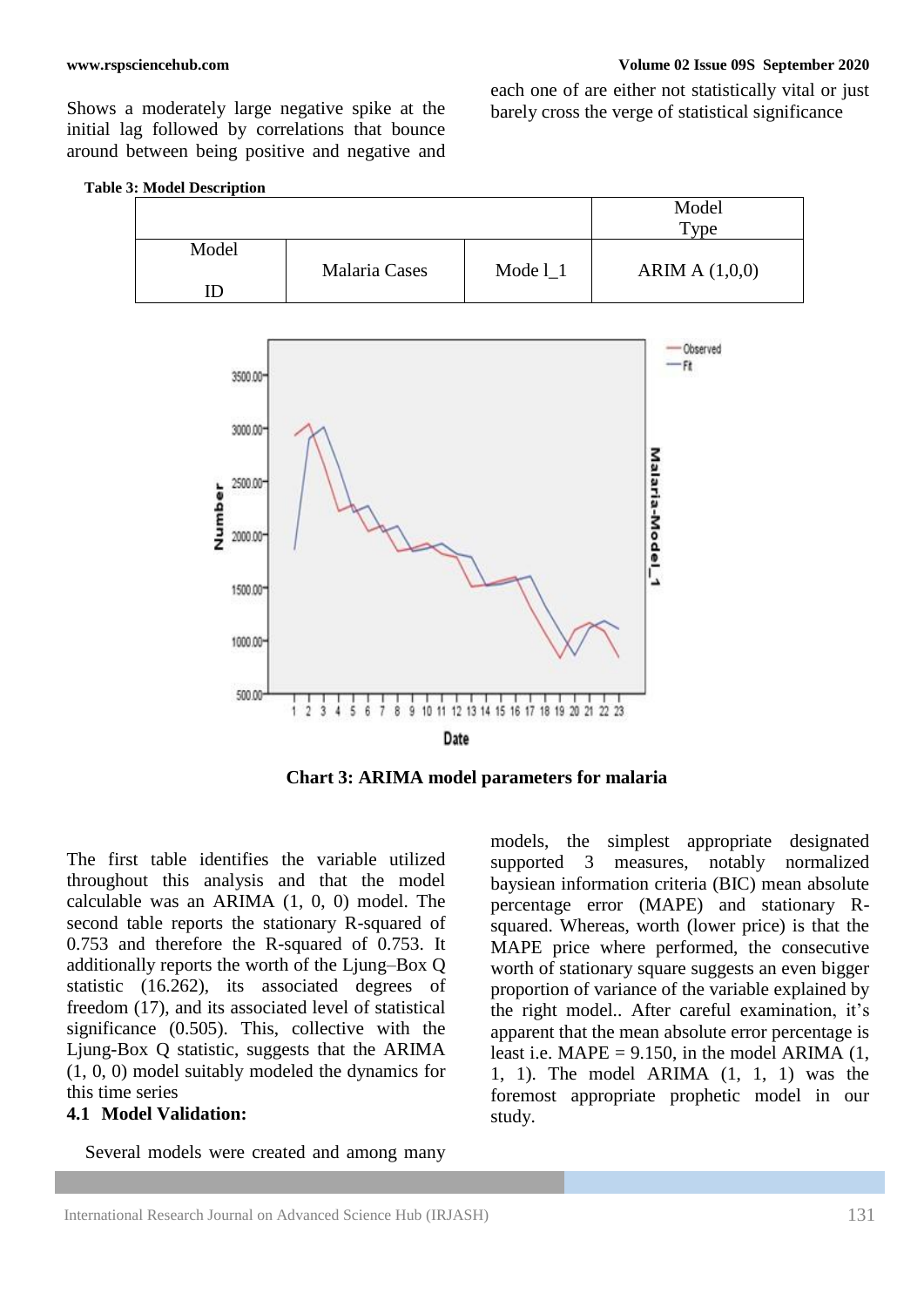| <b>Models</b> | <b>MAPE</b> | <b>Normalized BIC</b> | <b>Stationary R-</b><br>squared |
|---------------|-------------|-----------------------|---------------------------------|
| ARIMA(1,0,0)  | 12.207      | 11.762                | 0.753                           |
| ARIMA(0,1,0)  | 10.353      | 10.572                | 0.003                           |
| ARIMA(0,0,1)  | 21.345      | 12.465                | 0.501                           |
| ARIMA(1,1,0)  | 10.436      | 10.756                | 0.005                           |
| ARIMA(1,0,1)  | 12.134      | 11.962                | 0.749                           |
| ARIMA(0,1,1)  | 10.523      | 10.752                | 1.010                           |
| ARIMA(1,1,1)  | 9.150       | 10.817                | 0.128                           |

# **Table 4: MAPE, Normalized Bic and Stationary R-Squared Values for ARIMA Models**

# **Table5: Predicted ARIMA (1, 1, 1) Model for Malaria Cases in India**

| Year | <b>Malaria</b> cases<br>(in thousands) | <b>Predicted values</b> |  |
|------|----------------------------------------|-------------------------|--|
| 1995 | 2930.000                               |                         |  |
| 1996 | 3040.000                               | 2840.962                |  |
| 1997 | 2660.000                               | 2907.286                |  |
| 1998 | 2220.000                               | 2610.485                |  |
| 1999 | 2280.000                               | 2264.952                |  |
| 2000 | 2030.000                               | 2261.522                |  |
| 2001 | 2085.484                               | 2055.091                |  |
| 2002 | 1842.019                               | 2050.319                |  |
| 2003 | 1869.403                               | 1854.876                |  |
| 2004 | 1915.363                               | 1832.414                |  |
| 2005 | 1816.569                               | 1825.737                |  |
| 2006 | 1785.129                               | 1730.547                |  |
| 2007 | 1508.927                               | 1677.506                |  |
| 2008 | 1526.210                               | 1472.658                |  |
| 2009 | 1563.574                               | 1446.519                |  |
| 2010 | 1599.986                               | 1435.097                |  |
| 2011 | 1310.656                               | 1425.377                |  |
| 2012 | 1067.824                               | 1218.066                |  |
| 2013 | 836.916                                | 1305.384                |  |
| 2014 | 1102.205                               | 857.474                 |  |
| 2015 | 1169.261                               | 978.0167                |  |
| 2016 | 1090.724                               | 984.890                 |  |
| 2017 | 840.838                                | 906.098                 |  |